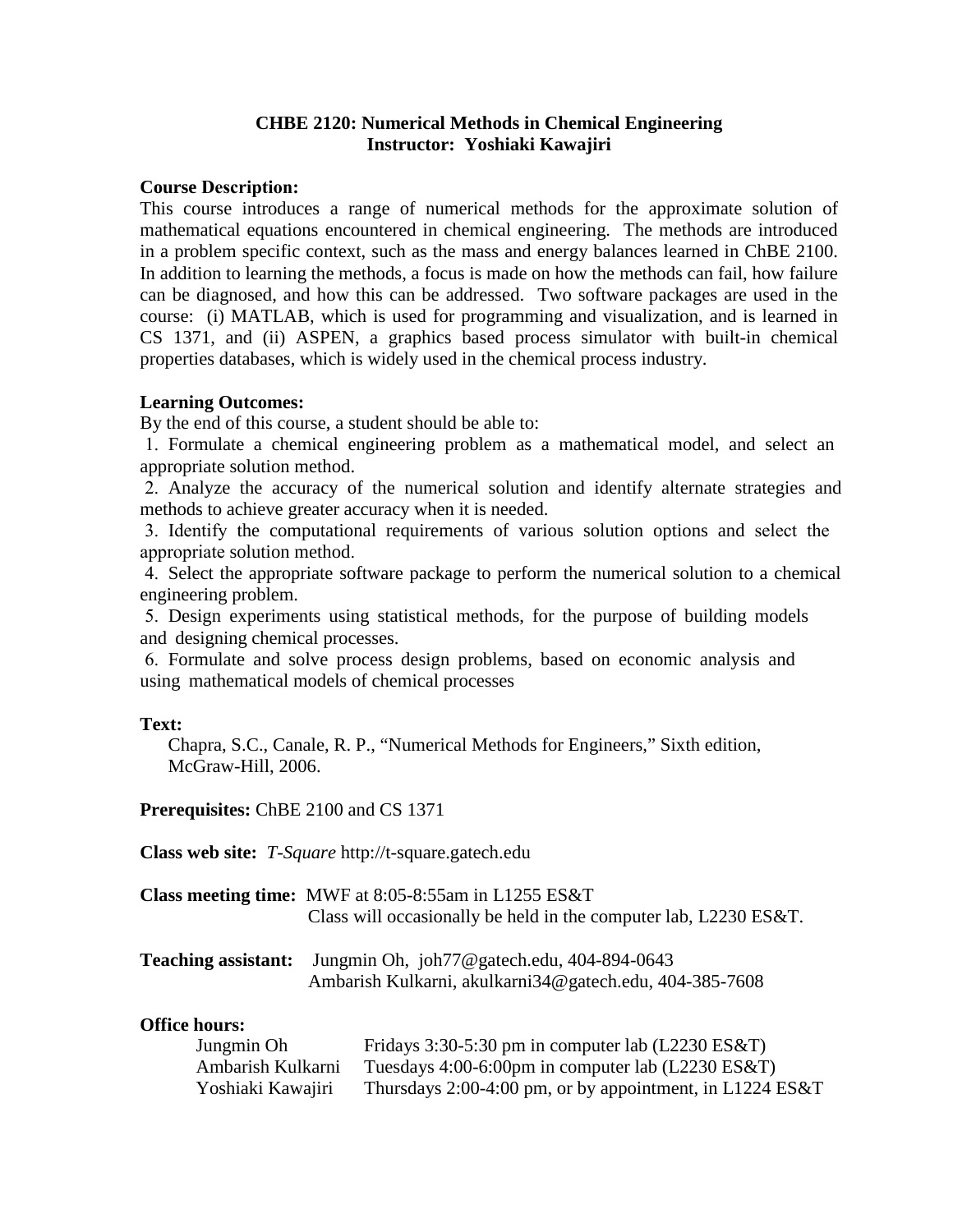#### **Open Door Policy by instructor:**

In addition to my office hours above, I will try to answer your question as frequently as possible in my office. If my door is open, you are welcome to come in. If my door is closed, I am having lunch, on the phone, or dealing with urgent issues. I appreciate your understanding before deciding if you should knock on my door.

| Grading: | Exam 1                        | 20% |
|----------|-------------------------------|-----|
|          | Exam 2                        | 20% |
|          | Final Exam                    | 25% |
|          | Quizzes                       | 10% |
|          | Homework                      | 15% |
|          | Project                       | 10% |
|          | Participation: up to 2% bonus |     |

Participation is strongly encouraged, and amounts to up to 2% extra credit. Participation is defined as answering questions from other students and asking insightful questions in class and on T-Square Forums (see below). Please also note that the full 2% bonus is given only to students who make very active participations both in class and on T-Square Forums (simply attending the class is not considered participation). It is not meant to boost the grades of those on the border line automatically.

#### **Exams**

Two exams will be given, in addition to the final exam. All exams will be closed book. You will be allowed to bring to the exam a single 8.5x11" sheet of paper with formulas, algorithms, and other information written on one side only.

| Exam 1     | October 3 (Wednesday)  | $6:30$ pm-8:30pm                  |
|------------|------------------------|-----------------------------------|
| Exam 2     | October 31 (Wednesday) | $6:30 \text{pm} - 8:30 \text{pm}$ |
| Final exam | December 10 (Monday)   | $8:00am - 10:50pm$                |

If you have any unavoidable conflict, you must let the instructor know in writing two weeks prior to the exam date. Make up exams will be scheduled only for unavoidable conflicts. No make up exam will be given if the conflict was not reported two weeks prior to the exam date at the latest.

#### **Grade Scale:**

A: [85, 100] B: [75, 85)  $C: [65, 75)$ D: [55, 65) F: [0, 55)

#### **Quizzes**

At least five quizzes will be given during class. The lowest two scores will be dropped in computing the overall quiz grade. The quiz dates will not be announced ahead of time. If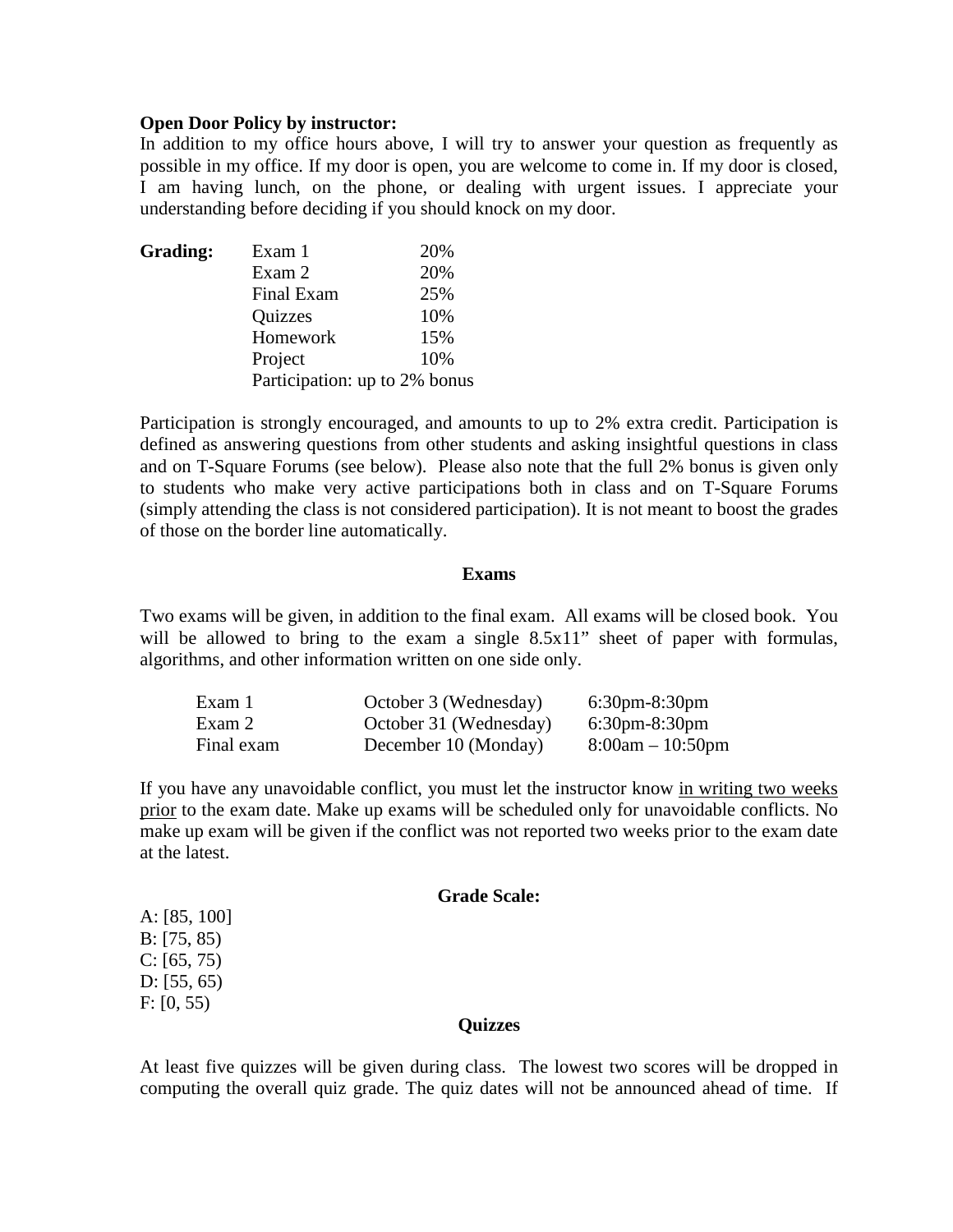you need to miss class for any reason and you miss a quiz, then you will receive a zero for that quiz.

All quizzes will be given at the beginning of a lecture. You have to arrive before the lecture begins to take a quiz. No make-up quiz will be given for any reason. I understand that some of you may have unavoidable conflicts, and this is why two lowest scored quizzes will be ignored.

## **Class attendance**

Attendance is crucial to learn and complete this course. The past course statistics demonstrate that those with good class attendance records obtain higher grades in quizzes, homework assignments, and exams. Always arrive in time to complete all quizzes, and try to participate in discussions in class.

Note the difference between class attendance and participation (defined above). There is no formal mechanism to include you class attendance directly to your grade. Therefore, it is not necessary to report your leave of absence to the instructor even if you have an occasional unavoidable conflict such as job interviews or jury summons.

If there is any unavoidable event that makes your attendance impossible for a long period of time–such as an illness or injury–please contact the instructor.

# **Homework**

Homework assignments are to be turned in electronically through *T-Square*. The files must be uploaded BEFORE class on the day it is due. (Note: this time will be rigidly enforced by T-Square.)

All MATLAB code must be submitted electronically. The code must be thoroughly commented, and must use indenting within loops. In some cases, a portion of the homework may be submitted on paper, but you always have the option of submitting everything electronically (e.g. scanned in, MS Word, PDF). Any work on paper must be turned in to your instructor *before class* on the day it is due.

You must confirm yourself that your file is submitted on T-Square. Many students forget to click the "submit" button after uploading their files (this is the reason of the problem in 100% of all cases in my experience). You are also able to resubmit your file as many times as you like until the deadline.

In all assignments you must clearly explain your work and the steps taken to obtain the answer, either as comments within the Matlab file, or in a separate document. It is never sufficient to submit only the code.

Failure to staple multi-page paper submission would result in a 30 percent penalty. We will not be responsible for any loss of pages from unstapled submissions.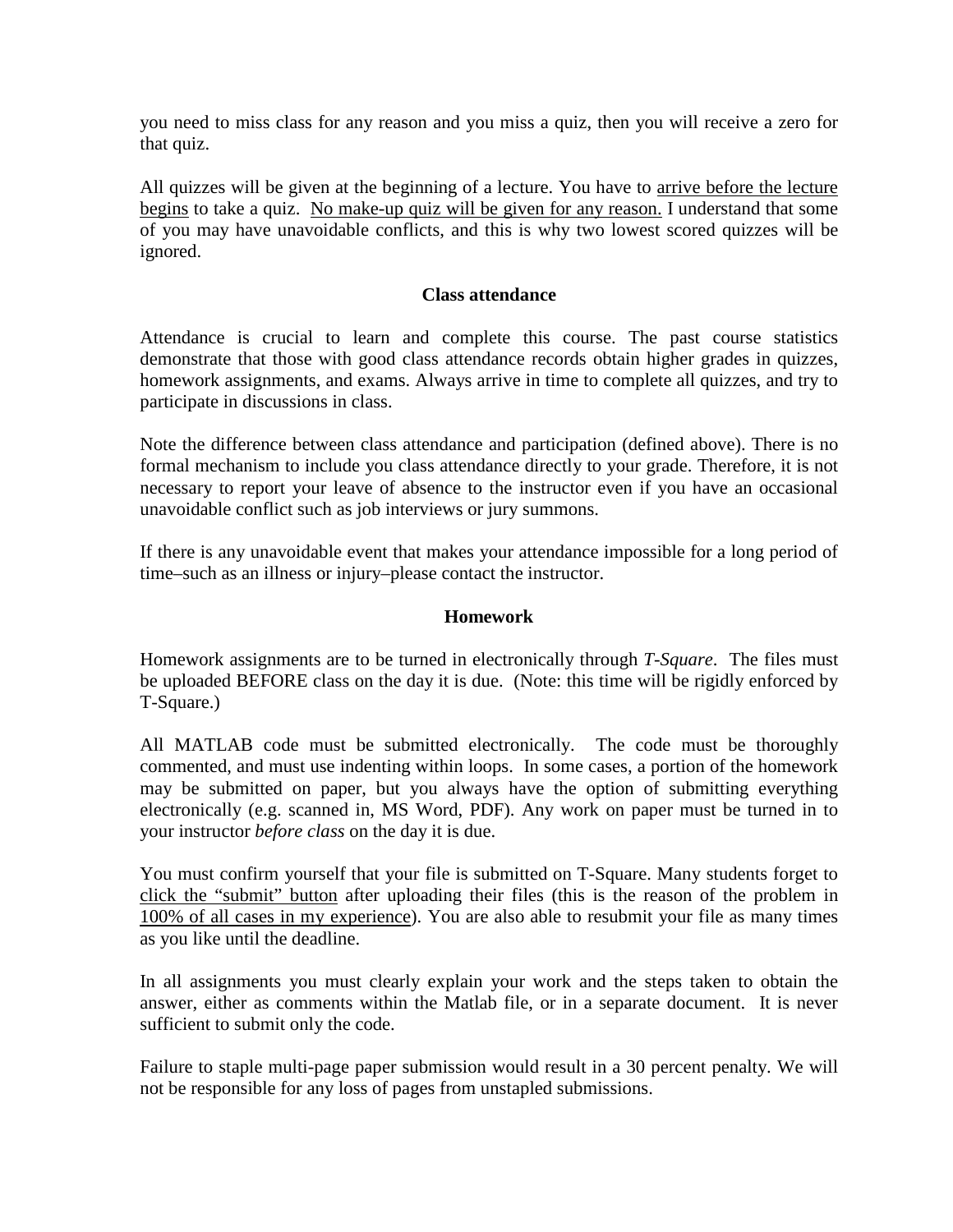The homework turned in must be your own work. You may discuss technical concepts relating to the homework with your classmates, but must work the problems and write the code by yourself. Copying directly from another person's homework or exam is a serious violation of the Georgia Tech Honor Code [\(http://www.honor.gatech.edu/\)](http://www.honor.gatech.edu/).

# **Late submission for homework and project**

Given zero point.

# **Communicating with instructors and TA**

Students are always encouraged to ask questions. We are always available during office hours. If you have trouble following lectures, please try to see us as soon as possible. The instructor will be happy to help you by giving supplemental practice problems and discussing your study plan.

You are always welcome to ask questions even out of class, but you should choose the most appropriate communication format depending on your situation:

- **T-Square Forums:** All non-personal questions should be posted on T-Square Forums (see below).
- **Appointments with instructor:** For making an individual appointment to discuss personal issues in person with the instructor, please visit [https://www.timetrade.com/book/CQ3MC.](https://www.timetrade.com/book/CQ3MC)
- **Email:** Email communications are restricted only to personal issues. Non-personal questions by email will not be responded but directed to T-Square Forums. This is to give the same information to all of you. Please allow at least 24 hours for responses.
- **Phone:** For issues that require immediate attention from the instructor within 24 hours, please call the instructor's office, 404-894-2856. Please leave a voice message if the instructor is unavailable. Please do not try to make an urgent appointment within the same day by email. Email is not the right tool for emergencies.

## **Forums:**

In this course, we use Forums on T-Square as the official communication tool instead of email. You can post any question here (projects, lectures, course schedule, etc). They will be viewed by other students, and it can be helpful to others. We ask you to state your questions clearly in a respectful manner (we may need to skip unclear questions).

Please note that helpful responses to messages posted on the forums will count towards "Participation" (see Grading section).

Questions on Forums will not be responded by the instructor or TA for the first 24 hours. We will wait for other students to respond in the first 24 hours. If nobody answers correctly, the instructor or TA will answer your questions.